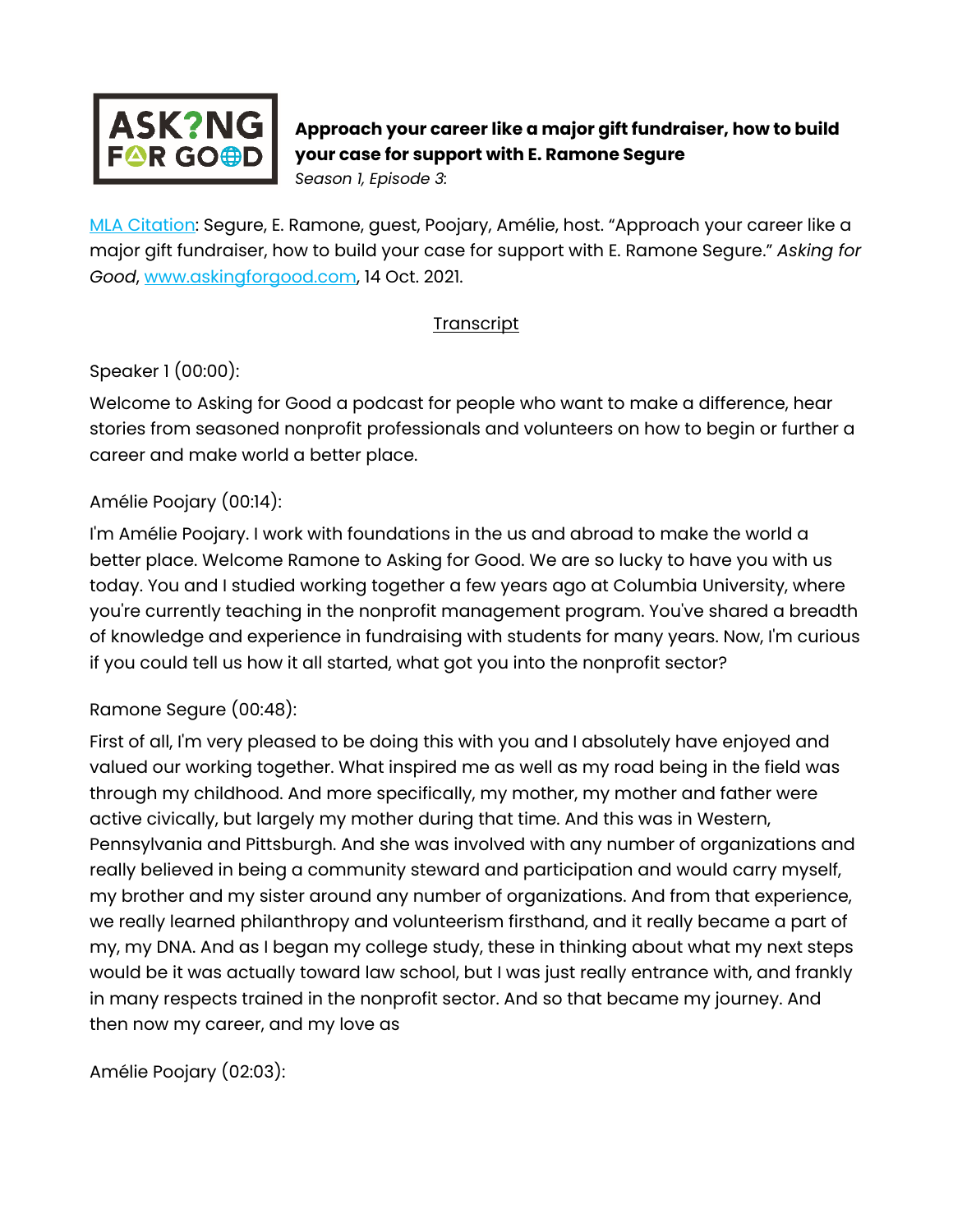I hear your story, I'm reminded of the importance of philanthropy and community engagement in American society in general. And although philanthropy translates really differently in countries across the world, American fundraisers and non-profits are really seen as their experts here. You know, when it comes to best practice in the field.

## Ramone Segure (02:27):

As you know, from our involvement and how what I say to my students in my class is that though we begin our chapters talking about philanthropy and its history. I indicate that the United States has no a corner of the market with respect to philanthropy. You know, I say, and in fact, it's true that since the beginning of humankind philanthropy, which is love of humankind and the way in which we proliferate and help each other and help communities is central to human beings around the world. So philanthropy is alive and well around the world. We do it in a unique way in this country. We have three sectors, the government sector, the private sector, and the not-for-profit sector in what we call as a civil society. And so it's ingrained in what it is that we do in the United States, this third sector, this independent sector or nonprofit sector, which is a balance for the other two. And it's so ingrained as, as owned by the people of this country, as we participate in philanthropy and in, in any number of different ways that isn't just giving of dollars, but it also is in the way in which we help others the way in which we embrace organizations. And in essence embrace our country.

## Amélie Poojary (04:00):

Something else that I've heard you speak a lot about in class is capital campaigns. These are long term endeavors to raise significant amount of money across, within new streams. And it involves a fair amount of planning and a lot of skill sets.

## Ramone Segure (04:20):

As well when it comes to the non-for-profit sector and organizations who have a mission and vision for where they're moving forward. The case for support is so essential because it's the reason for giving to the organization. And we present that to a prospects in any number of different ways, but we also have to have a plan for how we're going to get a, an individual gift, a collective gift a multiple year gift, a major gift as well as a planned gift. As we look at the giving spectrum up and down, the giving pyramid and one of the that we, we find in organizations as they develop their fundraising programs is the multiple year. The concentrated campaign that focuses on specific needs that the organization has. Those can be programmatic needs. They can be capital needs.

State can be endowment needs. But in essence, this is focusing an organization and those in constituency who are close to the organization, as well as those who will be giving to the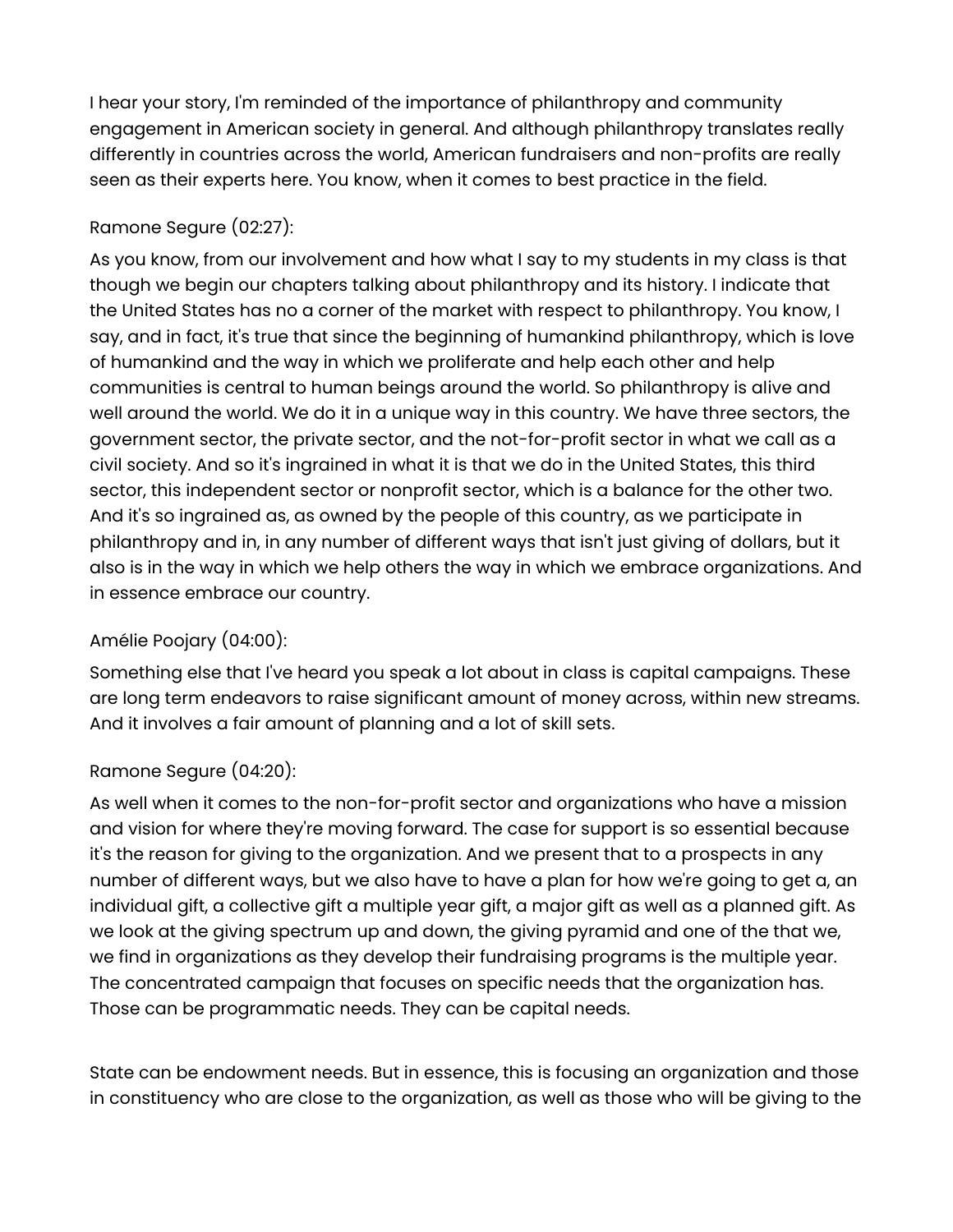organization on really what the organization's strategic direction is. And therefore then that multi your campaign is aligned with that. And that campaign requires significant buy-in by the organization ownership by the organization committee structures within the organization and external volunteers also, and then stepped planning associated with the prospects that we identify, that we cultivate. And we solicit to basically get to our goals over that three, five, sometimes seven, maybe even 10 year campaign process. It, in my estimation takes into consideration with respect to what we do, but also our skillset. All of what it is that we bring to the fundraising enterprise and that we learn in the fundraising enterprise. I personally and professionally am very energized and excited by a multiple year capital and endowment campaigns.

## Amélie Poojary (06:37):

Let's speak a bit more about an aspect of fundraising that can cause, you know, some anxiety in people just starting in this field or thinking of transitioning to, to fundraising. So this is the ask. Can you tell us about a memorable ask or gift that you you've had raise?

## Ramone Segure (06:59):

Yes. I'd like to talk about that, but I think I'd like to introduce that by saying something about the ask. I recall several years ago, many years ago, actually I was in, in Boston and at a cocktail party and, and the number of folks who were involved in philanthropy and volunteerism were there to include college presidents. And I was speaking with a young college president from a private college that he ascended to from others in his family who were leaders in that organization. And he, he was so enthused by hearing my passion, talking about fundraising. And he said, Ramon, I have to admit to you that I'm very afraid to raise money. And I just can't do it. And I said to him, well, with all due respect, you're in trouble.

And the reason why I said that was because he's with a private college, he was with a private college and that essentially he's gotta really raise money. And I said to him that over these last 10 minutes that we've been conversing, I've been so excited to hear about your institution, what it does, what your thoughts are in, in your vision for it. And I said that in essence is fundraising. That is the ask. I said that you should consider really the ask to be secondary or tertiary, because it's really you talking about and expressing your love for the institution, your passion for the institution, what it does that really generates support for the institution. And so it's from that that I will go to now an experience that I've had that really stays with me significantly. And I think about a gentleman at an organization that I met oh two years into my being there.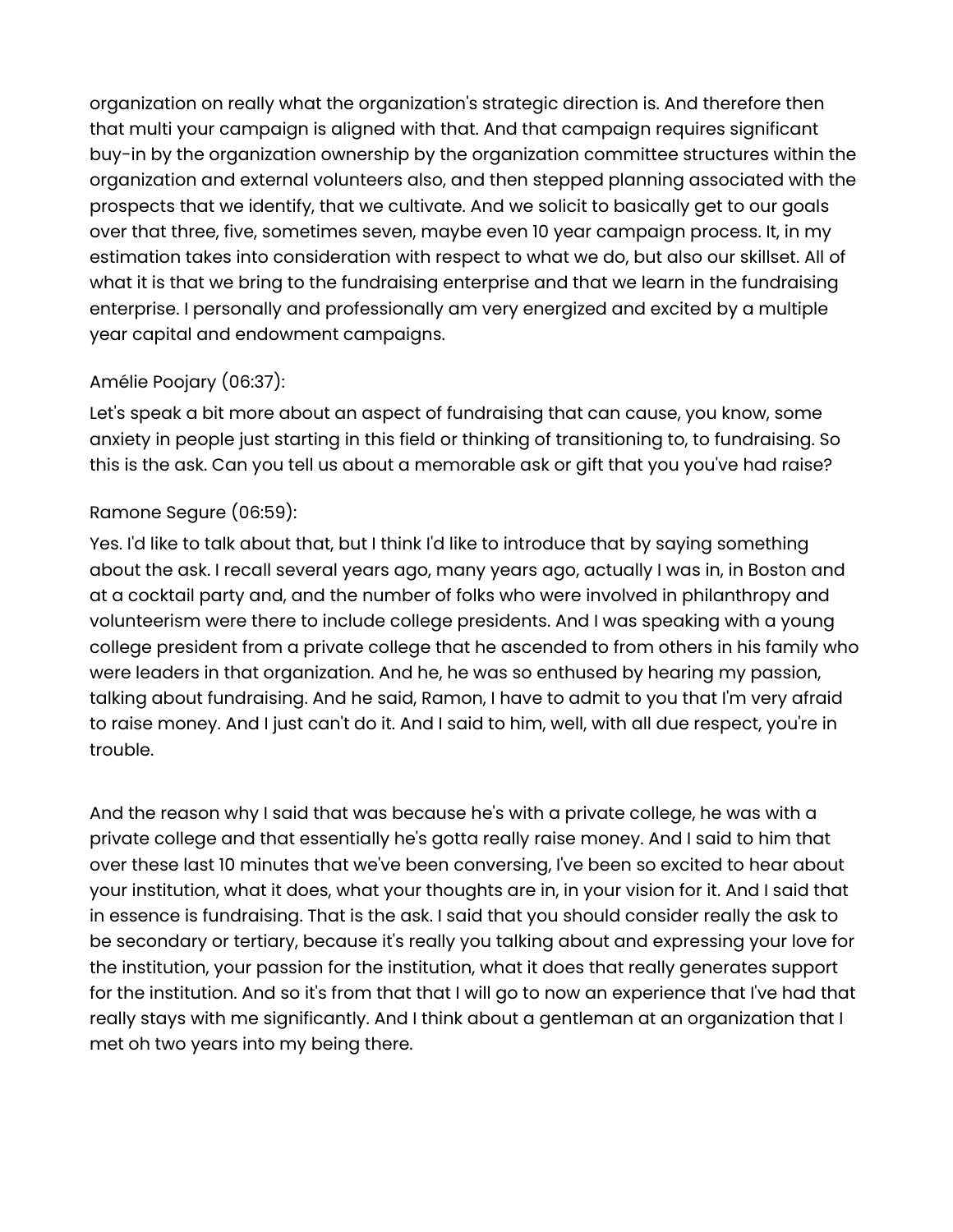And I was there for about seven years. And he had only been giving minimally to the tune of about \$500 a year. But I met him when I was giving a tour of our new research center. And it turned out that we also were Eagle Scouts in pads. So when I talk about the ask or major gifts, they're about relationships, frankly, all the fundraising is, but it is valuing the person making a connection with the person and a trust index also associate or trust proposition also associated with how you engage. And so we became trust partners. We became valued partners in our conversation. I was able to see through him what his allegiance was and his history was with the institution. His mother was a volunteer. She took him much like my mother took me to organizations.

And so he became familiar with the organization. And so he wanted to hear more. And we were developing a research campaign and a love for him was also research. But we started small. We started with a, an annual gift that we moved up to a thousand dollars, then \$10,000. Then he named an area or a room of the, of the institution for his mother. That was basically the volunteer site where she had worked. This then led to, as we were completing the research institution, a research Institute, it led to the need for gifts associated with research associated with rooms associated with anything to be moving forward. And it led to a \$500,000 gift from him that was targeted for research. And as he did that, I knew that he was also interested in legacy, not from the standpoint of, of namesake, but for the standpoint of really helping the institution and others to see that he and his mother and his family had some lineage tied to the institution and it was encouragement for others to give.

And so, as he and I were involved in our relationship and we'd go to lunch from time to time, we were seated in a restaurant that was literally across the street from the research Institute. There were floor in that building five floors that would be named for a million dollar gift, and two floors were left to be named. And one was a floor associated with with research, more specifically bench research. And I said to him, I don't know about all, about your finances and your plans for the future and your ability, but I do know what you've been doing. I do know about your belief in life. And I'm not saying this to you because I wanna pull money out of you. I'm saying this to you, because what I'm about to say to you has come into my head and thinking that this might be of value to you and your family.

And I said, you've given \$500,000. We could combine that with another \$500,000 that you could pledge over the next five years for then a total of million dollars. And we could put your family name on the research floor, a specific bench research floor in the building over your show, older, he almost cried. He, he said, can I really do that? And he said, if that's possible, I would love to do that. That actually became not only his name and the family's name on that floor, but all also started the first research endowment at the institution that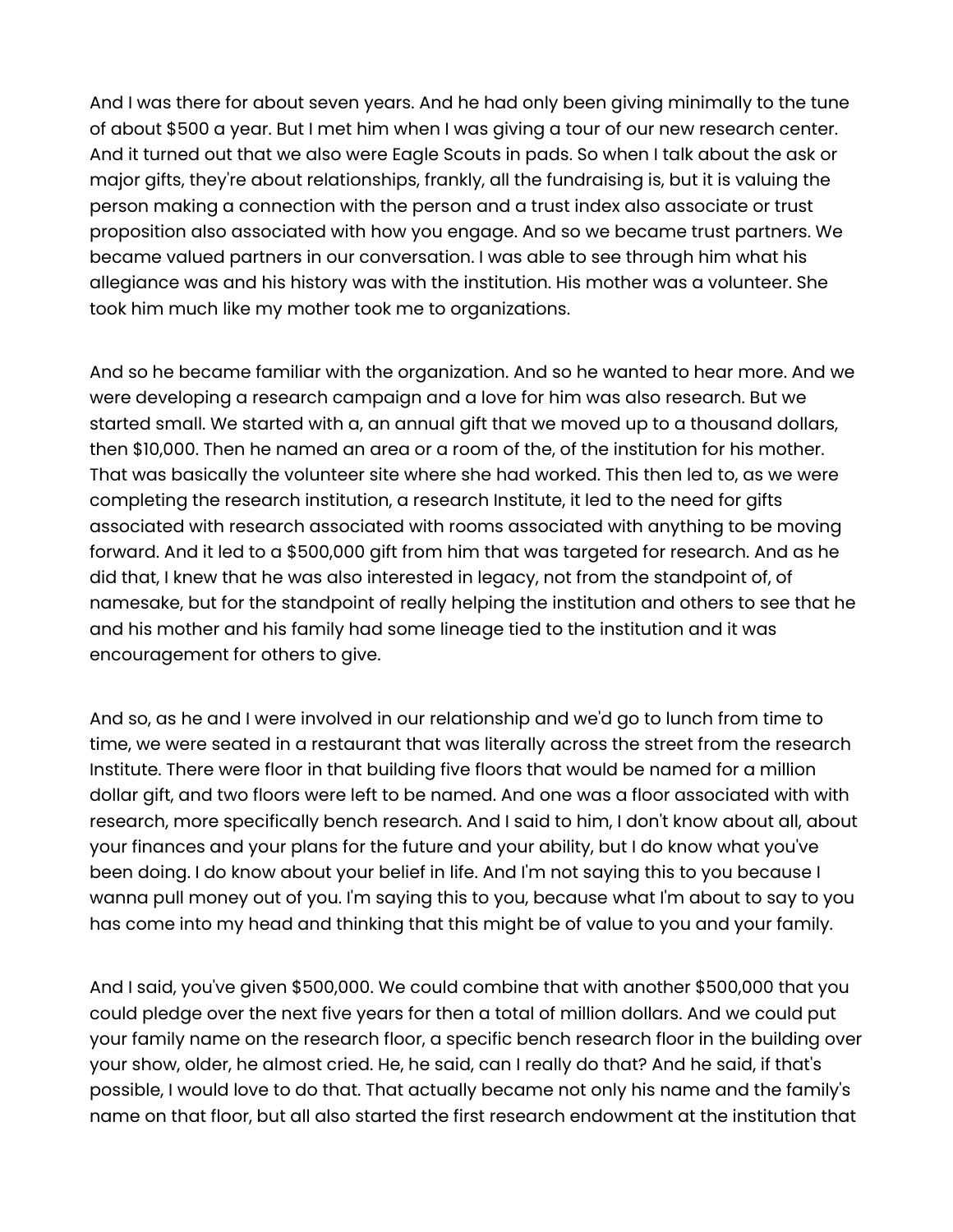his name is on. And it's now also led to another endowment that he has set up for innovation grants, for innovation and research. I get chills just thinking about the history of our relationship, what that has done for him, what it's done for the institution, what it's done for his family. And so that's the story that I would, I, I, that I share with you, and I thank you for asking,

#### Amélie Poojary (13:47):

That's such a great story. And I'm also, I was also listening. We've, <laugh>, we've choose as well because it's, it really speaks also of the importance of knowing, you know, what drives the donor and and really the, the partnership partnership involved in, in, in fundraising. So thanks so much for, for sharing that and for giving us all the details, but the ask, we could almost feel we were with you in that, in that room after asking for this gift, how did you keep the donor engaged on, on the long term? Could you, could you speak a bit about that?

#### Ramone Segure (14:36):

Stewardship is so essential to what we do in the, not for profit sector and in our nonprofit organizations it is unique from the sales encounter that one has in the private sector. And this is not to, to cast dispersion at all with respect to the private sector, but we know that there are specific kinds of units in operation, in the private sector where you might have an engagement around a specific product, and then, you know, it move moves over to that's a sales team. And then, you know, it's very different in terms of how you might engage that organization moving forward. But in the, in the, not for profit sector, that relationship that I talked about earlier provides a connection between the organization and that donor, but also between the person who's developed that relationship. And in that we have a responsibility of stewarding having the donor cradled in our hands, and basically continuing that relationship that care and feeding moving forward.

One thing that it does, it absolutely endears strengthens the relationship, but provides ongoing and greater information for that donor moving forward. But it also provides that kind of relationship that comfort for that donor to provide then their next gift, major gift, and likely even a planned gift, which is the ultimate gift. Stewardship takes multiple forms. It can be simply for example, a gentleman that I mentioned who gave the million dollar and they met floor. He and I were together last Thursday evening at an event. It could be something such as that it could be sending a holiday card, it could be sending a birthday card it could be inviting the person or organization to an event or events. It's your organization. It could be sending a link to an article that, you know, that they would benefit from or enjoy I've even sent as I've traveled or in my walks or whatever I've sent books to, to donors that I know that they would really value.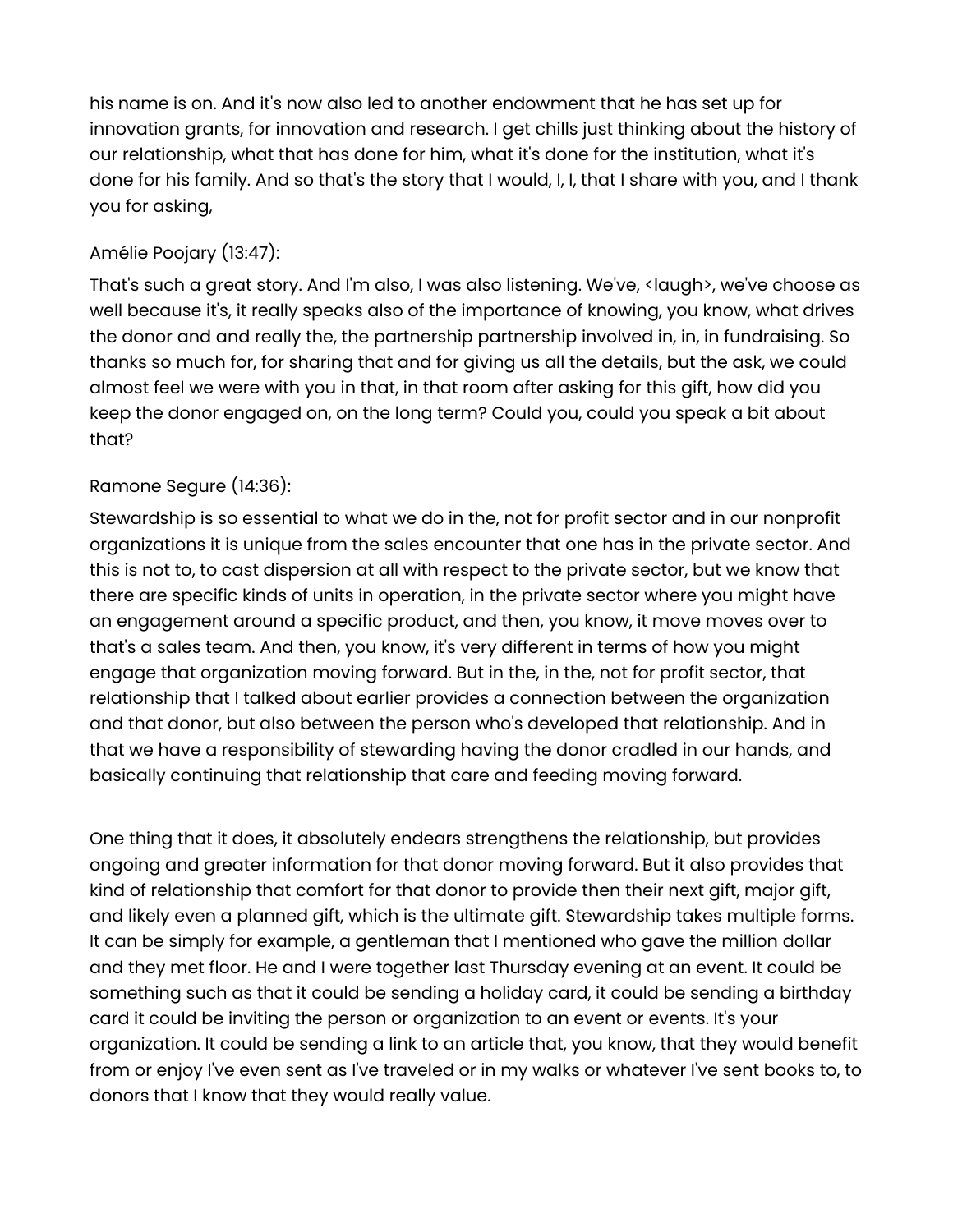And sometimes it's just checking in, you know, how are, how are things going? And this stewardship, by the way, should not take place just with donors or prospective donors. It should also take place with our volunteers and our board members. We also have to steward them. We must also stay in touch with them. We may get, we must get to know them and spend the kind of time that's important for that ongoing connection and relationship. Now, when you hear this, you might say, well, this can take time. There's no question, but that it takes time, but you heard me say earlier about valuing the person. If we think about our personal relationships or our, our, our family and our, and our good friends, we maintain those relationships. And that's in essence with stewardship is in the no profit sector.

#### Amélie Poojary (18:06):

I would like to go to questions for, we are job seekers. Now, I'm particularly curious if you could share some advice to people who want to know a bit more about securing major gifts.

### Ramone Segure (18:19):

I'm going to talk a bit about securing major gifts, but I'm also going to talk about career development, both seeking the major gift. I've begun to talk about earlier, and it is doing one's homework and research, and it's the same with a career seeker. I think it is very important to know one's self, to know your strengths and weaknesses, and you are assessing also the interests involvement, activities, and ability of those who would be making those gifts. So doing homework, that is an assessment of your strengths and weaknesses, and what you have to offer from the institution helps you with the major gift encounter, and ultimately the, what we call moves management process. That takes us along a process that might be in an instant. It might be in a week, and it might be over two months, might be over a year.

It might be over two years of the steps that are required, that you are thinking about that are important for you to ask for that gift through the right person at the right time, at the right level and for the right purpose. And when we think about career, it's very similar in that we're knowing ourselves to the best of our abilities. We're knowing the marketplace and we're knowing where it is that we are wanting to go and then organizations that fit into that. But it's so important to know the value that we bring. So when it comes to careers, I think that quite often individuals might think about it's the job that I'm seeking. Do I have the requisites for that? And therefore I'm a good match. It's more than that, essentially. It is what will you provide the organization? How can you help them to fulfill their needs?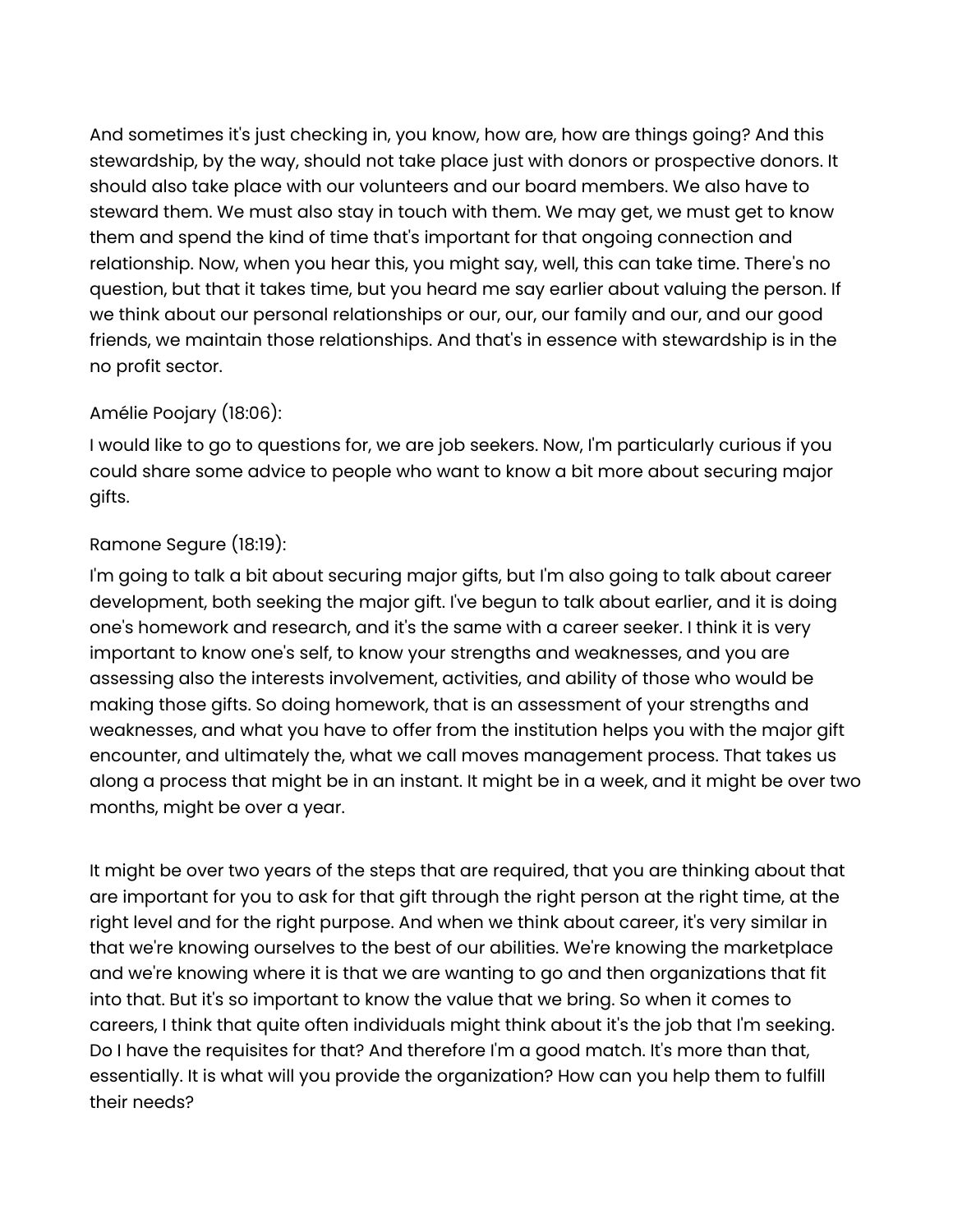How will, what you do for the organization continue to challenge you and to help you grow. And you see that also in a Sightline associated with where you are headed in your career. And it's not a negative to think that that what you're going to be doing in that next career step it's you're, <affirmative>, you're not being out of allegiance with that, by thinking about what you might be doing five or 10 years, even beyond now, I would say to career seekers that in addition to taking an, a set of themselves, it's very important to communicate who you are so much like in fundraising, the case for support, which can be articulated in a document, in a brochure, in a, in an elevator speech, oh, over 30 seconds or 60 seconds or 90 seconds is exactly what you're also developing for your career. So it's your case for support for who you are and how you describe yourself.

That then translates into cover letter that is associated with what you're going to be doing for the organization and translates into your resume. That demonstrates that. Now, how do you find out who you are? I'm gonna recommend two books for, for individuals. One would be, what color is your parachute by Richard Boles, B O L L E ES, and is targeting a great career by Kate Wende, w E N D L T O N. In both of those texts, I strongly recommend that you read them cover to cover in one or the other. And the exercises, the exercises initially take you to going through your own life history. And ultimately that's going to define who you are. It's going to help you align with your skills, et cetera, that lead you to a specific, a position or positions that you're seeking. And also how you translate that into, as I've said earlier, the language of written documents, as well as oral speech that presents who you are.

And I would say also, don't be overly concerned with you and your background, being an exact widget fit of the organization. You can have, and do have transferable skills that can lead to other kinds of opportunities. Perfect example would be myself. I've spent the last seven and a half years working in healthcare, helping an academic health center to raise money and to develop its teams and to develop the organization. And I've transferred and translated that skill into now health, an international humanitarian organization for women in leading the operations in the United States and advancing our brand internationally. So those are the things that I would say that kind of mesh between what we actually do in our field, such as in major gifts, but also what we do as we March through our life and life's experiences and our journey of, of career.

#### Amélie Poojary (24:32):

I am myself transitioned to fundraising, and I was thinking about the flexibility that this sector gives you of working for very different kind of organization. I also wanted to ask you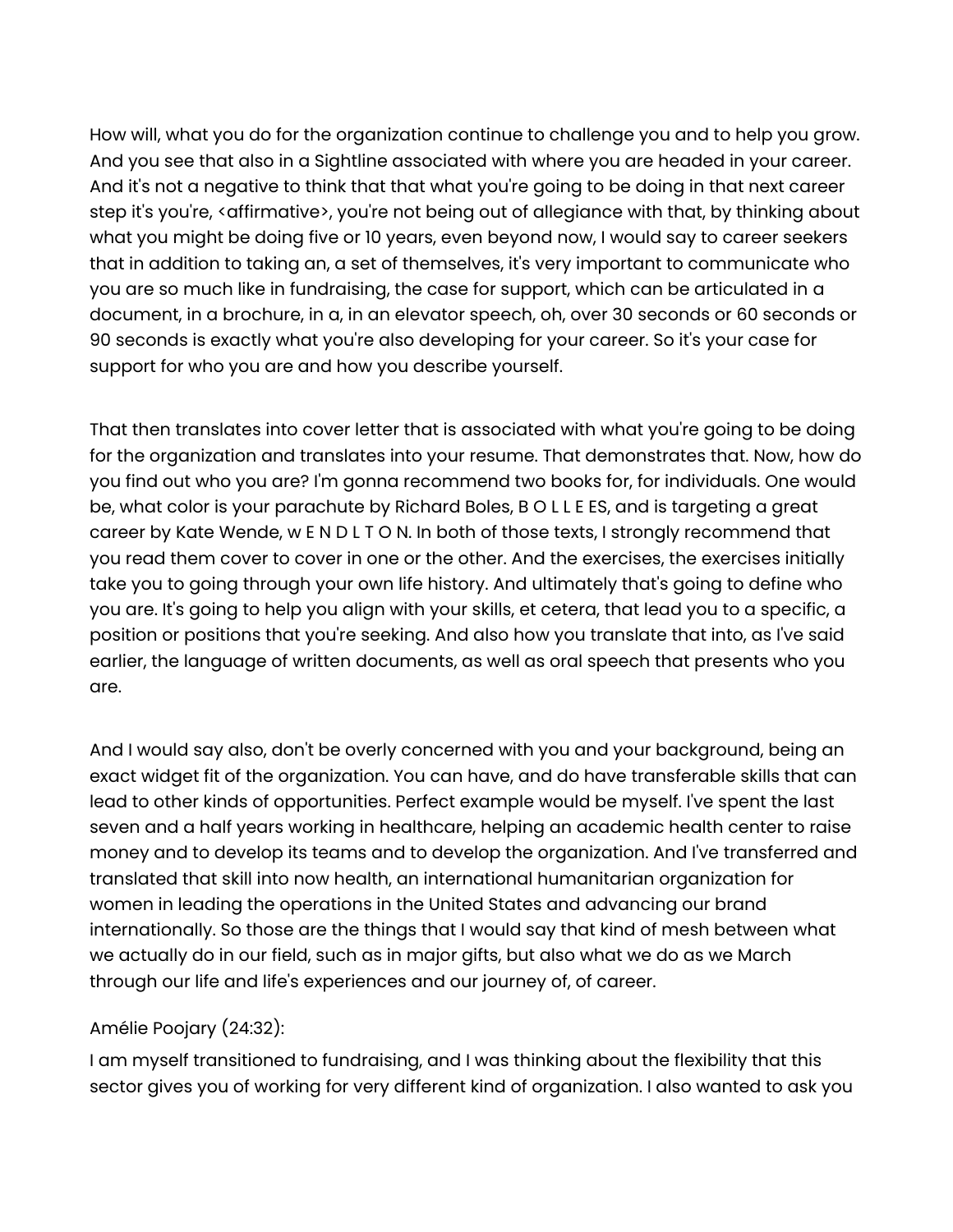another question that students often bring up it's what advice would you give to someone wanting to start their own nonprofit?

## Ramone Segure (24:58):

Oh, well, the advice is, and not so much advice, but it's recognition of their passion. As I've talk with students and actually heard from students or others about what their passion is as it relates to helping human beings and not necessarily just human beings, but helping others, but it really starts with passion. What happens is that as you're developing an organization, you are seeking and you're required to seek investors and investors are also stakeholders more specifically who believe in what it is that you're doing, align themselves with what it is that you're doing, feel your passion, and know that you're going to be dedicated to it. And therefore they are possible candidates for serving on your board, which is required. You also, in thinking about the stakeholders, you also need to be thinking about those who are going to be making gifts to your organization and ideally anchored gifts to your organization, those major gifts, and those tried and true gifts that are going to see your organization through those early and ongoing you years.

It's important to also assess your own skills skillsets and what you need when it comes to an organization and developing it, you're going to need to know and have an understanding of governance requirements, such as the board, as I just mentioned, and any other kinds of legal requirements associated with setting it up and having it operate on an ongoing basis from a fi financial standpoint and how the books and reports are developed, but you also are going to have to have operational support those who can help to manage the organization. Maybe it's going to be an organization without walls, but if it is with walls a facility, it, it cut with other kinds of requirements and needs. You're also going to need programmatic people or in persons who align themselves with and understand and own the programs that are associated with what you're offering in the nonprofit organization.

You're going to have to cover the development, the fundraising associated with it, maybe you or the founder of the organization would largely be, or even exclusively be doing it. You always have a responsibility associated with that, but those are the key staff positions and key fundamental development operations associated with the governance structure and board structure of the organization. But above all above all, it really is your passion, your clear vision for what it is that you want to do, and for what that organization's going to do to impact our society moving forward.

Amélie Poojary (28:26):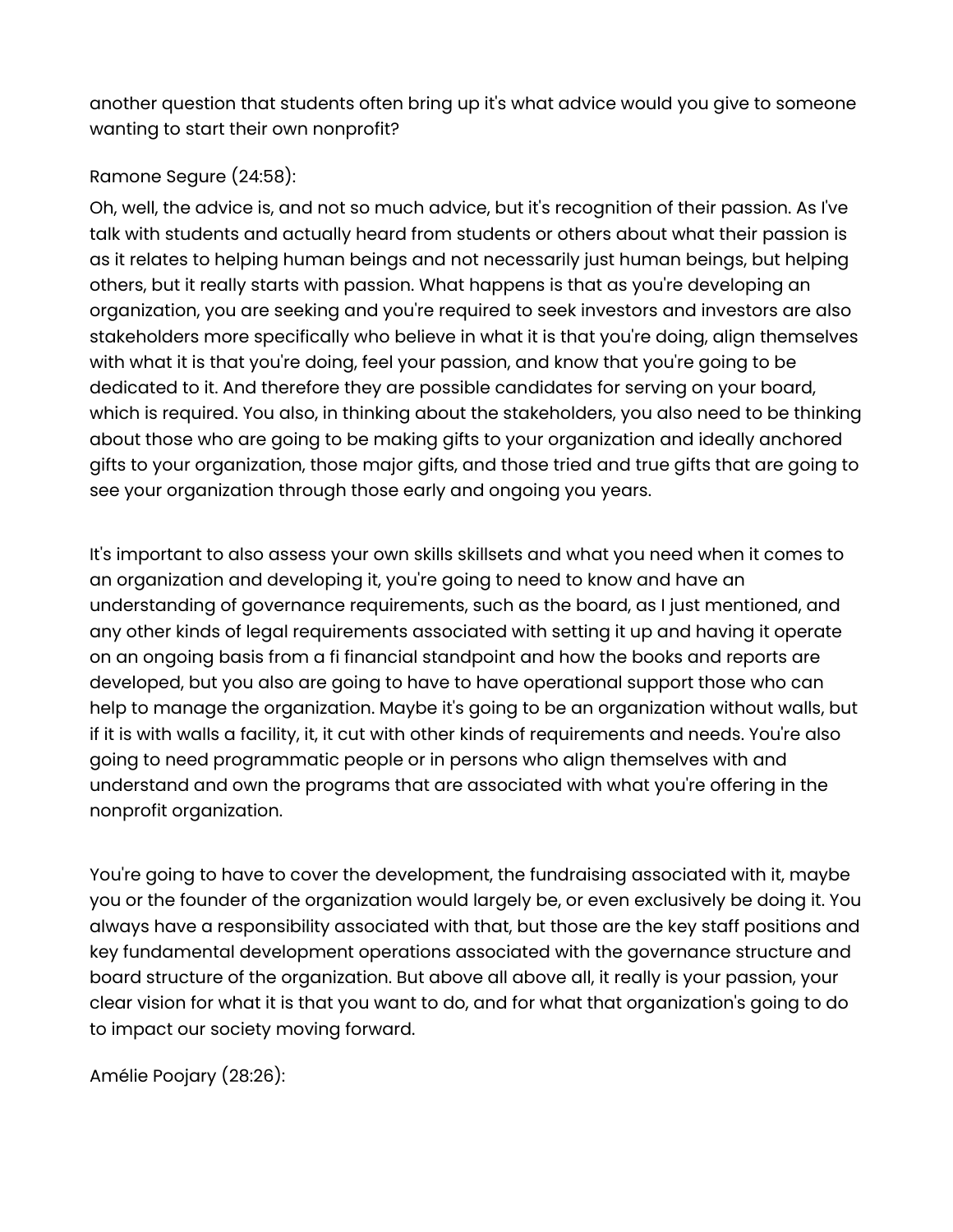I'd like to ask you a final question about diversity, equity and inclusion. So how is that part of your work at the organization you are, you are with now or an organization you you've been volunteering with?

#### Ramone Segure (28:41):

It's an important question today for these times. And I would like to submit that it would be, and would've been an question throughout the, the, throughout the life of, and lives of human beings. It goes to what we're talking about at about major gifts and generally the philanthropy it's valuing the person, whether they're employees, whether they're prospects, whether they're donors and it, it goes to equity also. So by way of example, as I've been in this field now for over 40 years I've lived in and seen a time when diverse individuals to include females. Gender issues also were not welcomed and included. There became an evolution much like in the private sector where a recognition of markets that had not been included and were ignored, meaning that not only was it a value to diverse groups in the purchase of products or in being involved in the, not for profit as a volunteer board member or donor.

But it, it also was bringing in resource in the private sector, in the government sector and in the not for profit, however, figuratively organizations were scratching their heads years ago about how to do that, how to, to make themselves more diverse and to value others, because there were challenges associated with having persons of color or females or whatever be involved in cultivating stewarding, and being assigned to prospects that were not diverse. So there's been growth in this, but challenges also with diverse persons finding even positions in our field, this has absolutely evolved and changed, but now over the last year or so with the challenges associated with the death of George Floyd and the awakening that's, we've exp areas in the country, and certainly in the world, there is now dedication to de and I diversity equity and inclusion and people and organizations understanding the value of inclusion.

The, the value of equity, we in women for women international have recognized this for some time because of the focus on women and the challenges of gender equity there, and power issues associated with women and control of women around the world and where we work in conflict and more or situations. But we also are now with the advent of de and I, for the circumstances I've mentioned over this last year are really taking a closer look at really what that means and how this can truly be implemented and be believed and become a part of our DNA, not only organizationally, but also with respect to the individuals who work in the organization. This is really about if we don't consider this to be a negative, it's really about shared power. It's the power of agency that we each have as